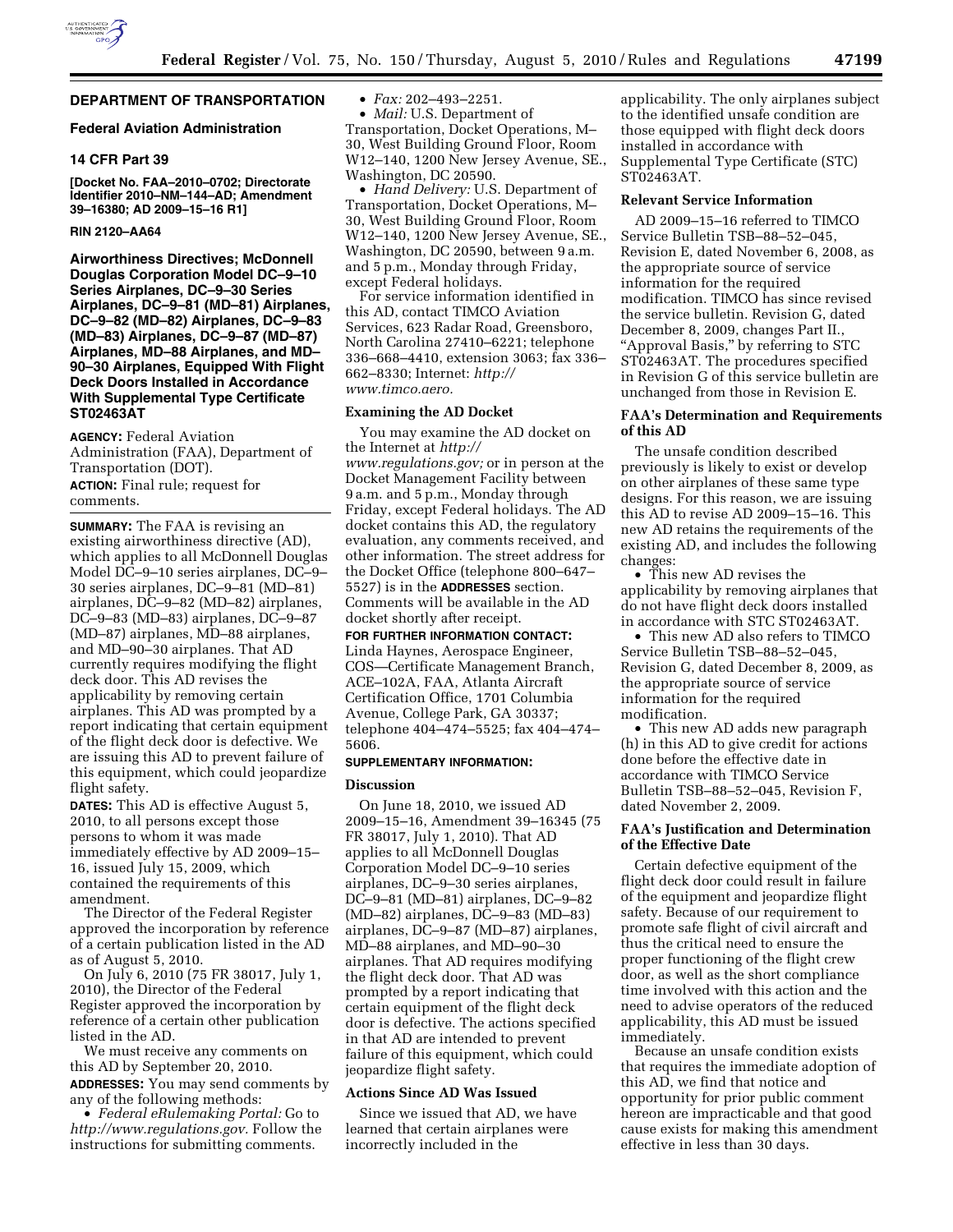#### **Comments Invited**

This AD is a final rule that involves requirements affecting flight safety, and we did not provide you with notice and an opportunity to provide your comments before it becomes effective. However, we invite you to send any written data, views, or arguments about this AD. Send your comments to an address listed under the **ADDRESSES** section. Include ''Docket No. FAA– 2010–0702; Directorate Identifier 2010– NM–144–AD'' at the beginning of your comments. We specifically invite comments on the overall regulatory, economic, environmental, and energy aspects of this AD. We will consider all comments received by the closing date and may amend this AD because of those comments.

We will post all comments we receive, without change, to *[http://](http://www.regulations.gov) [www.regulations.gov,](http://www.regulations.gov)* including any personal information you provide. We will also post a report summarizing each substantive verbal contact we receive about this AD.

# **Authority for This Rulemaking**

Title 49 of the United States Code specifies the FAA's authority to issue rules on aviation safety. Subtitle I, section 106, describes the authority of the FAA Administrator. Subtitle VII, Aviation Programs, describes in more detail the scope of the Agency's authority.

We are issuing this rulemaking under the authority described in subtitle VII, part A, subpart III, section 44701, ''General requirements.'' Under that section, Congress charges the FAA with promoting safe flight of civil aircraft in air commerce by prescribing regulations for practices, methods, and procedures the Administrator finds necessary for safety in air commerce. This regulation is within the scope of that authority because it addresses an unsafe condition that is likely to exist or develop on products identified in this rulemaking action.

## **Regulatory Findings**

We have determined that this AD will not have federalism implications under Executive Order 13132. This AD will not have a substantial direct effect on the States, on the relationship between the national government and the States, or on the distribution of power and responsibilities among the various levels of government.

For the reasons discussed above, I certify that the regulation:

1. Is not a ''significant regulatory action'' under Executive Order 12866;

2. Is not a "significant rule" under the DOT Regulatory Policies and Procedures (44 FR 11034, February 26, 1979); and

3. Will not have a significant economic impact, positive or negative, on a substantial number of small entities under the criteria of the Regulatory Flexibility Act.

We prepared a regulatory evaluation of the estimated costs to comply with this AD and placed it in the AD docket. *See* the **ADDRESSES** section for a location to examine the regulatory evaluation.

### **List of Subjects in 14 CFR Part 39**

Air transportation, Aircraft, Aviation safety, Incorporation by reference, Safety.

## **Adoption of the Amendment**

■ Accordingly, under the authority delegated to me by the Administrator, the FAA amends part 39 of the Federal Aviation Regulations (14 CFR part 39) as follows:

# **PART 39—AIRWORTHINESS DIRECTIVES**

■ 1. The authority citation for part 39 continues to read as follows:

**Authority:** 49 U.S.C. 106(g), 40113, 44701.

#### **§ 39.13 [Amended]**

■ 2. The FAA amends § 39.13 by removing Amendment 39–16345 (75 FR 38017, July 1, 2010) and adding the following new AD:

**2009–15–16 R1 McDonnell Douglas Corporation:** Amendment 39–16380. Docket No. FAA–2010–0702; Directorate Identifier 2010–NM–144–AD.

#### **Effective Date**

(a) This airworthiness directive (AD) is effective August 5, 2010, to all persons except those persons to whom it was made immediately effective by AD 2009–15–16, issued July 15, 2009, which contained the requirements of this amendment.

### **Affected ADs**

(b) This AD revises AD 2009–15–16, Amendment 39–16345.

#### **Applicability**

(c) This AD applies to McDonnell Douglas Corporation Model DC–9–11, DC–9–12, DC– 9–13, DC–9–14, DC–9–15, and DC–9–15F airplanes, Model DC–9–31, DC–9–32, DC–9– 32 (VC–9C), DC–9–32F, DC–9–33F, DC–9–34, DC–9–34F, and DC–9–32F (C–9A, C–9B) airplanes, Model DC–9–81 (MD–81) airplanes, Model DC–9–82 (MD–82) airplanes, Model DC–9–83 (MD–83) airplanes, Model DC–9–87 (MD–87) airplanes, Model MD–88 airplanes, and Model MD–90–30 airplanes; certificated in any category; equipped with flight deck doors installed in accordance with Supplemental Type Certificate ST02463AT.

### **Subject**

(d) Air Transport Association (ATA) of America Code 52: Doors.

## **Unsafe Condition**

(e) This AD was prompted by a report indicating that the current design of certain equipment of the flight deck door is defective. The Federal Aviation Administration is issuing this AD to prevent the failure of this equipment, which could jeopardize flight safety.

#### **Compliance**

(f) You are responsible for having the actions required by this AD performed within the compliance times specified, unless the actions have already been done.

#### **Installation**

(g) Within 30 days after July 6, 2010 (the effective date of AD 2009–15–16), modify the flight deck door, in accordance with TIMCO Service Bulletin TSB–88–52–045, Revision E, dated November 6, 2008; or Revision G, dated December 8, 2009.

#### **Actions Accomplished According to Previous Issue of Service Bulletin**

(h) Modification of the flight deck door before the effective date of this AD in accordance with TIMCO Service Bulletin TSB–88–52–045, Revision F, dated November 2, 2009, is acceptable for compliance with the corresponding requirements of this AD.

#### **Alternative Methods of Compliance (AMOCs)**

(i)(1) The Manager, Atlanta Aircraft Certification Office (ACO), FAA, has the authority to approve AMOCs for this AD, if requested using the procedures found in 14 CFR 39.19. Send information to ATTN: Linda Haynes, Aerospace Engineer, COS— Certificate Management Branch, ACE–102A, FAA, Atlanta Aircraft Certification Office, 1701 Columbia Avenue, College Park, GA 30337; telephone 404–474–5525; fax 404– 474–5606.

(2) To request a different method of compliance or a different compliance time for this AD, follow the procedures in 14 CFR 39.19. Before using any approved AMOC on any airplane to which the AMOC applies, notify your principal maintenance inspector (PMI) or principal avionics inspector (PAI), as appropriate, or lacking a principal inspector, your local Flight Standards District Office. The AMOC approval letter must specifically refer to this AD.

(3) AMOCS previously in accordance with AD 2009–15–16, amendment 39–16345, are approved as AMOCs for the corresponding provisions of this AD.

## **Material Incorporated by Reference**

(j) You must use TIMCO Service Bulletin TSB–88–52–045, Revision E, dated November 6, 2008; or TIMCO Service Bulletin TSB–88–52–045, Revision G, dated December 8, 2009; to do the actions required by this AD, unless the AD specifies otherwise.

(1) The Director of the Federal Register approved the incorporation by reference of TIMCO Service Bulletin TSB–88–52–045,